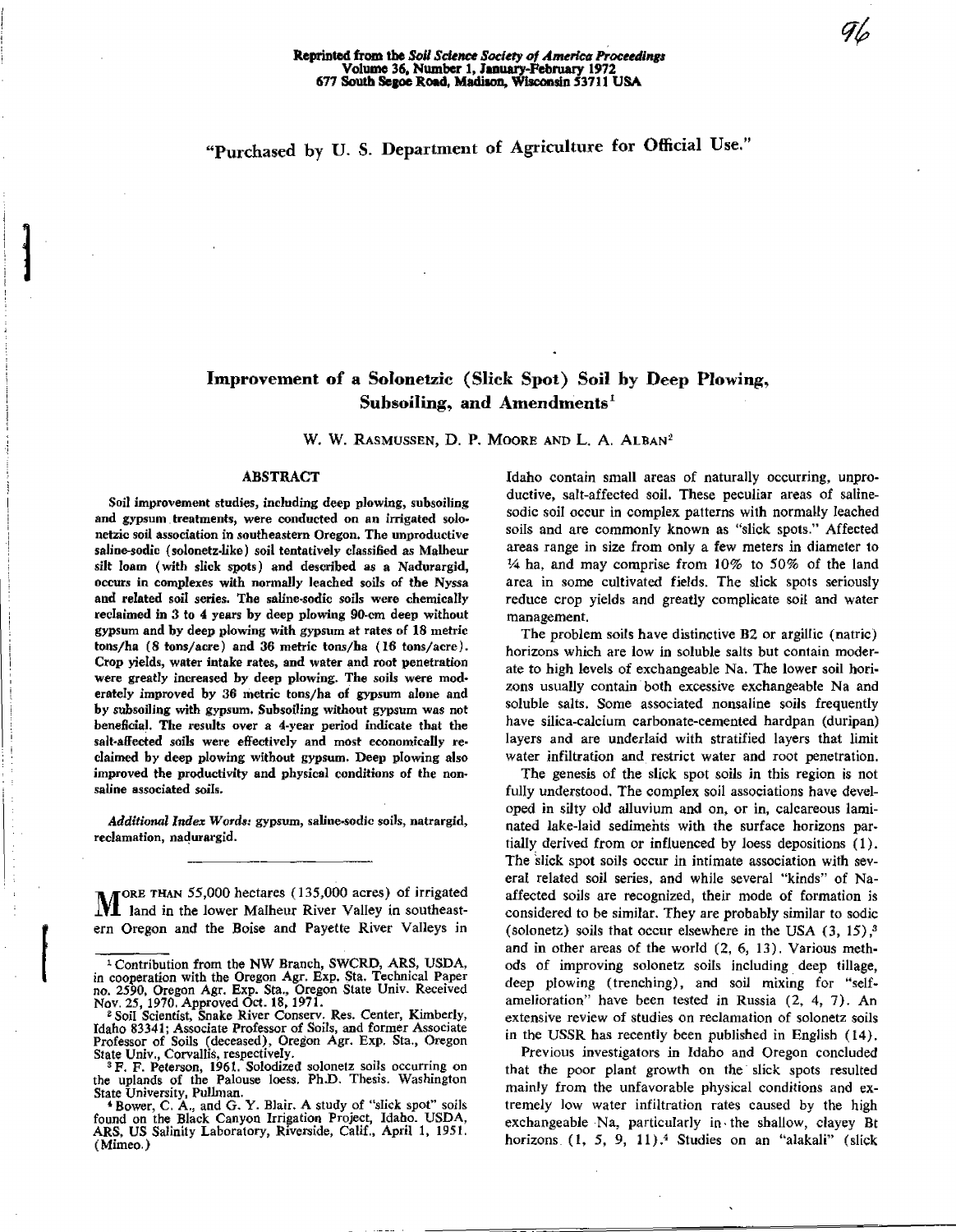spot) soil in Malheur County, Ore., showed that infiltration rates and productivity of a severe slick spot soil were increased temporarily by applications of gypsum, lime, S, and large quantities of manure (1). A greenhouse study and a limited field plot study in Idaho indicated that infiltration rates and chemical properties of the Sebree series (slick spot soils) in Idaho were improved by mixing the soil profile (8).<sup>4</sup> In other experiments on the Chilcott-Sebree complex soil association in Idaho, mixing the profile layers to simulate deep plowing, subsoiling with gypsum, and actual deep plowing to depths of 60 to 75 cm (24 to 30 inches), with and without gypsum, increased infiltration rates and crop yields severalfold on the Sebree soils (10). These treatments reduced both the excessive soluble salts and exchangeable Na to safe levels for most crops in 2 or 3 cropping years under normal irrigation practices. Subsoiling or applications of gypsum alone did not materially improve these soils. The associated Chilcott (nonsaline-nonsodic) soils were also improved by deep plowing as evidenced by increased crop yields, water intake rates, and depth of water and root penetration.

A preliminary subsoiling and amendment study was initiated on the Nyssa-Malheur (tentative) series (slick spot soil) complex soil association in southeastern Oregon in 1959. The Nyssa series is a nonsodic soil formerly classified as a sierozem and now described as a Haploxerollic Durorthid (coarse, silty, mixed, mesic family). The inclusions of unproductive saline-sodic soil, tentatively classified as the Malheur series (with slick spots), is described as a Nadurargid. In some areas the Malheur or Malheurlike soils occur in complexes with normally leached soils of Greenleaf and related series without duripans and are described as Natrargids.

Subsoiling to a depth of 75 cm with a special subsoil machine (equipped with a 25-cm-diameter fluted, tapered roller, or molelike device drawn behind each shank to increase subsoil shattering) increased moisture penetration directly over the ripper channels, but not between the channels. Application of gypsum at rates from 2.25 to 45 metric tons/ha and ferric sulfate at rates of 450 kg/ha did not improve the soil. Subsoiling in combination with the high rates of gypsum moderately increased water and root penetration within the ripper channels, but large amounts of gypsum remained undissolved in the surface soils for more than 5 years after treatment (unpublished data— W. W. Rasmussen).

This paper summarizes the results of an additional intensive study conducted on the Nyssa-Malheur (slick spot soil) complex soil association in Malheur County, Ore. The augmented study included deep plowing, subsoiling, and amendment treatments, and was conducted on a soil area adjacent to the site of the preliminary subsoiling and amendment study. The objectives of this study were to evaluate the effectiveness of the tillage and amendment treatments, particularly deep plowing, in improving the slick spot-affected soils under irrigation.

#### **PROCEDURE**

The field experiment was conducted on an operating farm on land placed under irrigation **in** 1935. The site was on an intermediate terrace with a uniform slope of 1.5% and was typical of the slick-spot-affected land in the area.

#### **Design of Experiment**

The slick spots were randomly distributed within the study area and varied in size from a few meters in diameter to about 0.1 ha. A modified randomized block design with four replications of each treatment was used. The main plots for subsoiling, deep plowing, and check plots were 20 by 100 m. The subplots, located on individual slick spots and selected areas of associated "normal" Nyssa soil within the main plots, were 7 by 8 m.

 $\ddot{z}$ 

Treatments were (i) untreated check plots, slick spot, and normal soils; (ii) deep plowing 90-cm deep on slick spot and normal soils; (iii) deep plowing 90-cm deep and adding gypsum at rates of 18 metric tons/ha and 36 metric tons/ha on slick spot soil; (iv) subsoiling alone and subsoiling with several rates of gypsum on the slick spot and normal soil. Deep plowing was done with a 1.2-m (4-foot) moldboard plow pulled by a single 250 HP tractor. Subsoiling was done with the same tractor and a special subsoiling machine having a fluted, molelike device behind each shank.

Treatments were evaluated by determining crop yields, infiltration rates, and changes in chemical and physical properties of the soil.

#### Methods

Deep plowing and subsoiling treatments were applied in the fall of 1959. Plots were smoothed and gypsum and recommended amounts of N and phosphate fertilizers were applied to the surface of the soils in the spring of 1960. The experiment was seeded to two types of small grain and interseeded with alfalfa in April 1960. Replications 1 and 2 were seeded to spring wheat *(Triticum aesativum* 'Lemhi') and replications three and four were seeded to spring barley *(Hordeum vulgare* `Bonneville') at recommended rates. Alfalfa *(Medicago sativum,* var. media `Vernal') was interseeded wtih grain at the rates of 10 kg/ha. The plot areas were harvested for grain in 1960. The usual field cultural and irrigation practices for grain were followed during the season. Grain yields and total straw weights were determined by hand-cutting areas of 3 by 5 m. The established alfalfa on the general farm areas was grown for seed from 1961 through 1963. Total water application was reduced for seed production, with only four irrigations applied during the cropping season.

Irrigation water was applied for approximately 24 hours on the deep-plowed treated areas or until approximately 10- to 12-cm depth of water was added. Irrigations on the non-plowed plots generally were continued for 48 to 72 hours in an effort to wet the soil on the saline-sodic spots. Even with the prolonged irrigations, the depth of water applied to the normal soils was limited to approximately 12 to 14 cm by the restrictive, dense, high silt laminated lenses in the undisturbed soil. Only 4 to 5 cm of water entered the soil on the saline-sodic spots during most irrigations. Alfalfa yield for forage production was determined by hand-cutting samples from 3 by 5-m areas.

Total water intake and soil moisture penetration were evaluated by gravimetric soil moisture determinations before and after two or three mid-season irrigations each year. Samples were taken from four locations and five depths on each plot at each sampling. Intake rates and furrow infiltration rates also. were determined with furrow infiltrometers during regular irrigations **in** midseason and by cylinder infiltrometers following seed harvest in the late fall in 1962 and 1963.

Soil samples for chemical analyses were collected from each plot before treatment in the fall of 1959, after treatment in the spring of 1960, and following harvests in the fall of 1960, 1961, and 1962. Additional soil samples were collected from the deep plowing with gypsum treatments in 1963. Samples were collected by horizons at five depths. The samples were composites from three borings on each plot.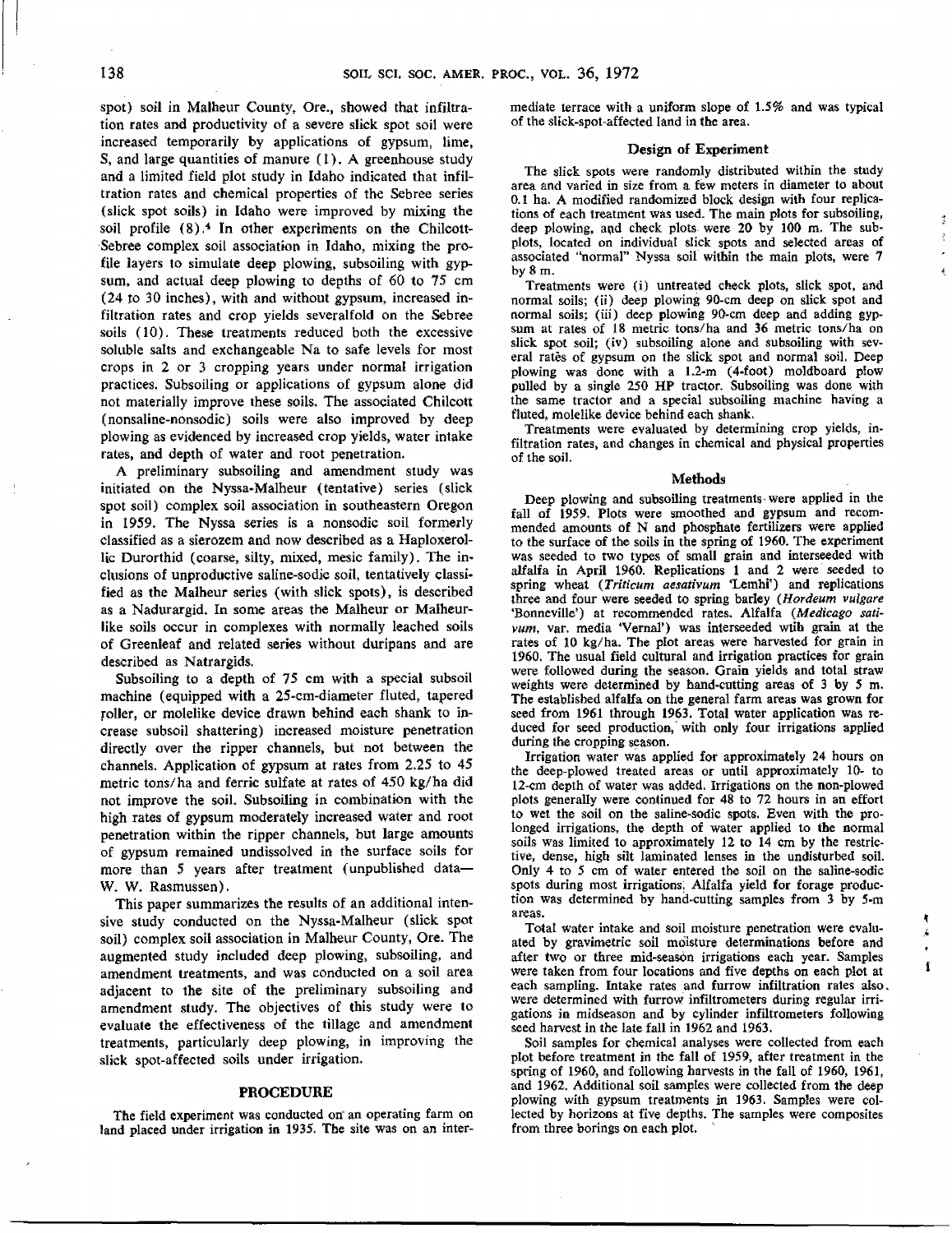|                                                        | Grain.<br>1960. | Alfalfa hay", 1962<br>Yield per cutting | Total<br>annual |     |       |  |
|--------------------------------------------------------|-----------------|-----------------------------------------|-----------------|-----|-------|--|
| Soils and treatment                                    |                 |                                         | 2               | з   | yield |  |
|                                                        | kg/ha           | – metric tons/ha                        |                 |     |       |  |
| Nyssa (nonsaline) soil                                 |                 |                                         |                 |     |       |  |
| Untreated check                                        | 3.060           | 6.6                                     | 3.5             | 2.9 | 13. O |  |
| Subsciled, 70 cm depth<br>Deep plowed, 90 cm (without  | 4.280           | 6.9                                     | 3.9             | 2.7 | 13.6  |  |
| gypsum)                                                | 5.030           | 7.4                                     | 3.6             | 2.6 | 13.6  |  |
| Malheur (slick spot) soil                              |                 |                                         |                 |     |       |  |
| Untreated check                                        | 1,290           | 1.4                                     | . 45            | .58 | 2, 5  |  |
| Subsoiled, 70 cm depth                                 | 1.020           | 1.5                                     | . 64            | .81 | 2.9   |  |
| Gypsum, 36 metric tons/ha                              | 1.590           | 3. B                                    | 1.9             | 1.3 | 7, 1  |  |
| Deep plowed, 90 cm<br>Deep plowed, 90 cm (with         | 5,530           | 6.3                                     | 3.8             | 1.3 | 11. 9 |  |
| gypsum, 18 metric tons/ha)<br>Deep plowed, 90 cm (with | 5,300           | 6.1                                     | 3. 1            | 1.9 | 11.2  |  |
| gyasum. 36 metric tons/ha)                             | 4,910           | 7. 1                                    | 3.5             | 2.6 | 13,1  |  |
| LSD 5% level                                           | 1.140           |                                         |                 |     | 1.34  |  |

**Table 1—Summary of crop yields as influenced** by **tillage and** and amendment treatments, 1960 and 1962

• Alfalfa (hay) yields corrected to air-dry hay at 12% moisture (yields are average values of four replications of each treatment),

**Table 2—Effect** of soil treatments on the total water intake and **depth of water penetration during irrigation e+**

|                                                                                            | 1960                     |                              | 1961                     |                              | 1963                     |                              |  |  |
|--------------------------------------------------------------------------------------------|--------------------------|------------------------------|--------------------------|------------------------------|--------------------------|------------------------------|--|--|
| Soll and treatment                                                                         | Total<br>water<br>Intake | Denth of<br>penetra-<br>tion | Total<br>water<br>intake | Depth of<br>penetra-<br>tion | Total<br>water<br>intake | Depth of<br>penetra-<br>tion |  |  |
|                                                                                            |                          |                              | άm                       |                              |                          |                              |  |  |
| Nyssa (Nonsaline) soil<br>Subsciled. 70 cm depth<br>Deep plowed, 90 cm<br>(without gypsum) | 7.9<br>7. 1<br>9.2       | 40-45<br>45-60<br>75-90      | 7.4<br>8.2<br>11.5       | 36-40<br>40-46<br>75-90      | 7.7<br>9.4<br>12.0       | $40 - 46$<br>46-SO<br>75-90  |  |  |
| Malheur (slick spot) soil                                                                  |                          |                              |                          |                              |                          |                              |  |  |
| Untreated check                                                                            | 4.4                      | 5-7                          | 5.2                      | 15-20                        | 3.3                      | 15-20                        |  |  |
| Subsciled. 70 cm depth                                                                     | 6.4                      | $28 - 36$                    | 3,6                      | $20 - 28$                    | 2.8                      | $20 - 28$                    |  |  |
| Gypsum, 36 metric tons/ha                                                                  | 4.6                      | $20 - 28$                    | 5.6                      | 20–28                        | 5.3                      | $20 - 28$                    |  |  |
| Deep plowed, 90 cm                                                                         | 9.7                      | 70-90                        | 15.0                     | $75 - 90$                    | 10.0                     | 75-90                        |  |  |
| Deep plowed. 90 cm<br>(with gypsum, 18 metric<br>tons/ha)                                  | 6.7                      | 75-90                        | 12.9                     | $80 - 90$                    | 10.7                     | 75-90                        |  |  |
| Deep plowed, 90 om fwith<br>gypsum, 36 metric tons/ha)                                     | 6.4                      | 75-90                        | 12.6                     | 75-90                        | 10.7                     | 75-90                        |  |  |

• Total water intake (in equivalent depths in om) determined by direct soil moisture<br>sampling (gravimetric) methods, Intake values are means for two midseason<br>irrigations (fuly and August) each year.<br> $\frac{1}{1}$  Soil moistu

Chemical analyses of the soil samples were made at the Soils Laboratory, Oregon State University, Corvallis, using standard procedures. The bulk densities were determined with a 3-inch Uhland core sampler before and immediately after deep plowing and at the end of the experiment. The waterholding capacity of the various soil horizons at  $1/3$ -atm and 15-atm pressures were determined on disturbed samples.

#### **RESULTS AND DISCUSSION**

#### **Crop Yields**

Excellent stands of grain and good stands of alfalfa were obtained on all treatments in 1960. Grain yield was increased 330% on the slick spot soils by deep plowing alone, and 280 to 310% by deep plowing with gypsum at rates of 18 metric tons/ha and 36 metric tons/ha, respectively (Table 1). Gypsum alone at 36 metric tons/ha or subsoiling alone did not increase grain yields on the slick spots. On the normal associated soils, grain yields were increased 65% by deep plowing alone to a depth of 90 cm, and 40% by subsoiling alone to a depth of 70 cm on a spacing of 55 cm in two directions.

Ä

 $\mathbf{f}$ 

Alfalfa hay yields on the slick spot soils were increased 380% by deep plowing without gypsum, 350 to 430% by deep plowing with gypsum, and 190% •by gypsum alone. Subsoiling alone *did* not significantly increase hay yields



Fig. 1—Accumulated water intake as influenced by the soil treatments on the Nyasa and Malheur ( slick spot) soils, values are averages for two mid-season irrigations in 1962 and 1963. Water intake was measured by furrow infiltrometers,

on the slick spot soils. Hay yields on the associated soils were not affected by deep plowing or by subsoiling. The second and third cuttings of alfalfa hay were reduced by severe infestations of green pea aphids in 1962.

The plot areas were cropped to alfalfa for seed production during 1961 through 1963, and irrigation applications were limited. Forage yields were not obtained in 1961 or 1963 because of the limited irrigation and application of toxic insecticides. Observations during these years indicated that plant growth was excellent on the deep-plowed slick spots, while plant growth on the nonplowed slick spots was characteristically very poor. Plant growth was also very limited on the gypsum-treated slick spots and only slightly better than on the untreated slick spots.

#### Water Infiltration

Total water intake (determined by direct gravimetric soil moisture sampling) on the deep-plowed and deepplowed plus gypsum treated slick spots was increased 230 to 270%, and water penetration 550 to 600% in comparison to the untreated soils during the 3-year test period (Table 2). The addition of gypsum with the deep plowing did not increase the depth of water penetration or the total water intake over deep plowing alone. Gypsum alone at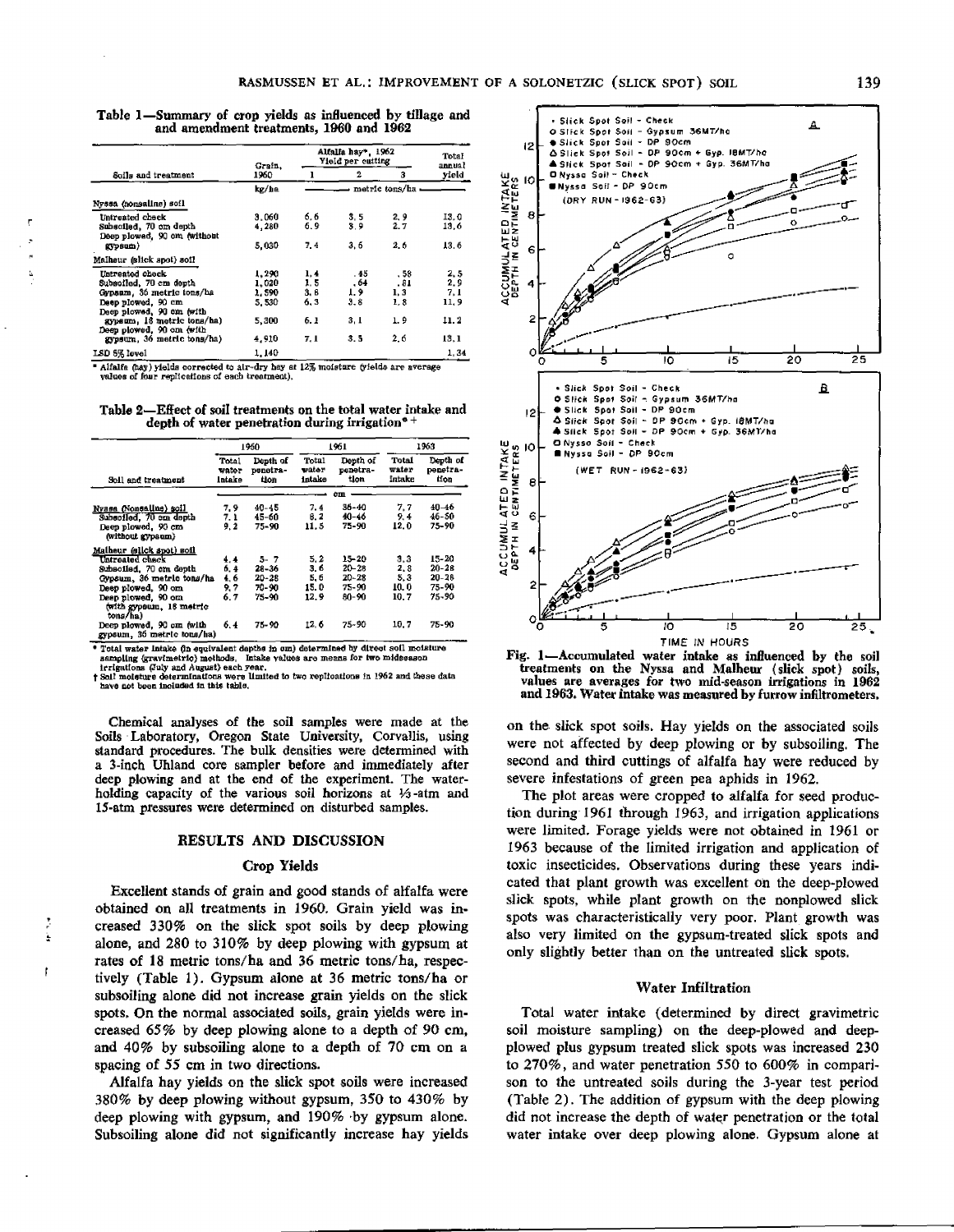

YEAR 36 metric tons/ha increased the initial intake rate and the total water intake on the slick spot soils. "Subbing" or the lateral movement of water from the irrigation furrow also was increased by the gypsum treatment, but the depth of water and root penetration was limited to about 28 cm or to the top of the silica-lime-cemented hardpan layer. Since the root zone depth and effective water storage capacity were not increased, the effectiveness of the gypsum treatment was limited.

Intake rates, determined by furrow infiltrometers during regular midseason irrigations, during the cropping seasons in 1962 and 1963 were similar. The average values for 1962 and 1963 are shown in Fig. 1A and 1B. Intake rates on the slick spot areas were greatly increased by the deep plowing and deep plowing with gypsum. Gypsum, applied at rates of 18 and 36 metric tons/ha with deep plowing,

did not significantly increase the water intake rates over deep plowing atone. Intake rates on the associated Nyssa silt loam, the nonsaline soil, were increased 12 to 25% by the deep plowing treatments during the 4-year period (Fig. IA and LB).

 $\frac{1}{k}$  $\hat{\rho}$ 

 $\hat{\gamma}$ 

j.

# **Water and Root Penetration**

Observations during the 4 cropping years indicated that water penetrated only 20 to 30 cm on the untreated and subsoiled slick spot soils after 48 to 72 hours of irrigation. After plowing, water penetrated to the full depth of plowing on all the slick spot plots during irrigation periods of 20 to 24 hours (Table 2). Excess water frequently observed at the bottom of the plowed layer indicated that movement of water into the underlying undisturbed, laminated silt lenses was very slow. Water penetration into the

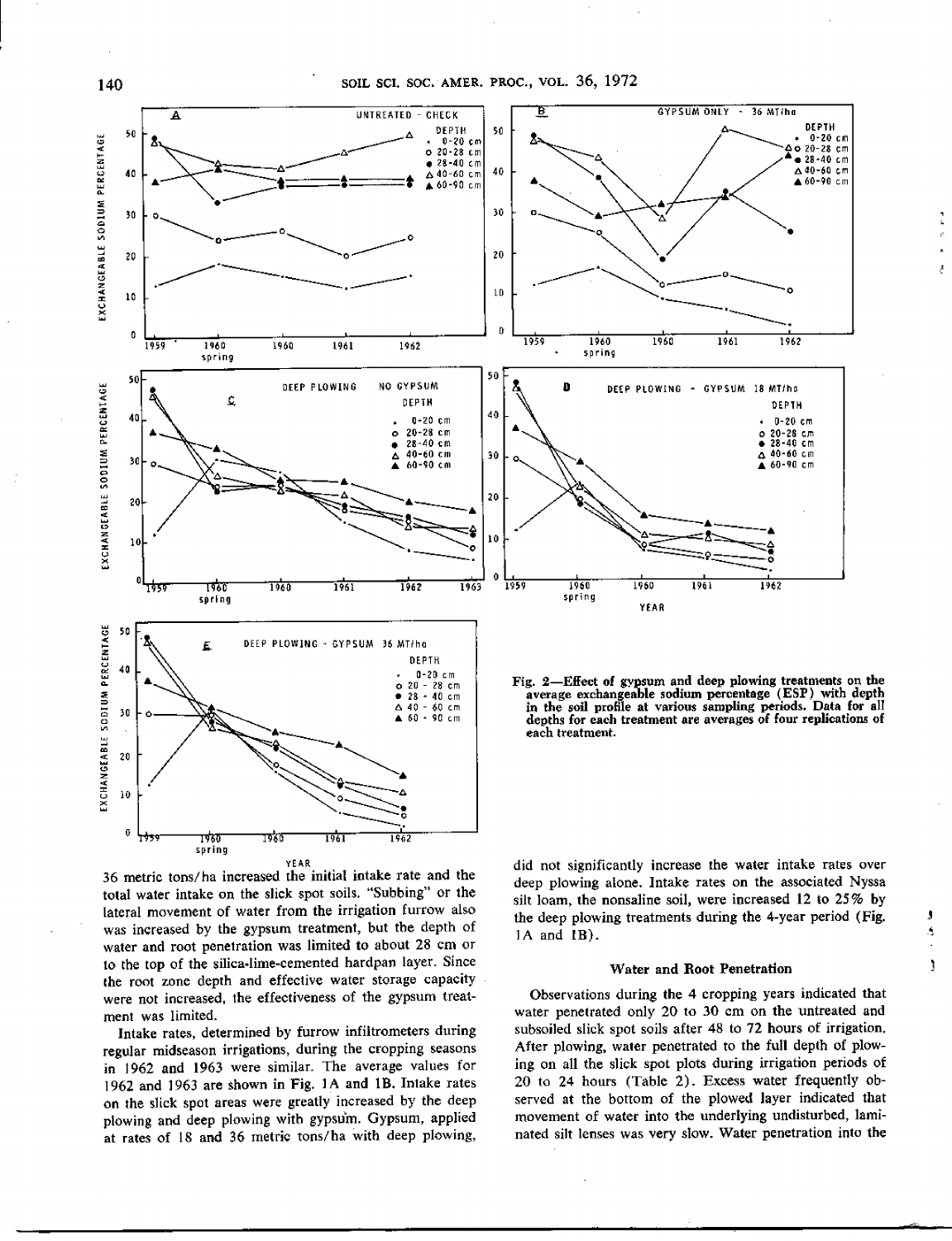

**Fig. 3—Effect of gypsum and deep plowing treatments on the distribution of soluble salts in the soil profile as indicated by the electrical conductivity (ECe) in mmhos/cm of the saturation extracts.**

untreated normal soils was restricted by the compact, laminated silt lenses at an average depth of 40 cm. Subsoiling did not increase water penetration, but deep plowing greatly increased the depth of water penetration into the disrupted silt lenses on the Nyssa soils. Root penetration *in* the undisturbed soils was restricted by the cemented nodular hardpan layers. Depths of root penetration in all other cases were essentially equal to the average depths of water penetration.

ţ,

# Soil Chemical and Physical Changes

Figure 2 and Fig. 3 show that the deep-plowing treatments with 18 metric tons/ha and 36 metric tons/ha of gypsum reduced both soluble salts and exchangeable Na percentage (ESP) to safe levels throughout the plant root zone within 2 or 3 cropping years. Deep plowing without gypsum appeared to be less effective in reducing the soluble salts and the exchangeable Na percentages during the first 3 cropping years. This can be partially attributed to the limited amount of irrigation water applied to alfalfa seed crops during part of the test period. At the end of the 4th cropping year (1963), the soluble salts and exchangeable Na of the soils on the deep plowing treatments without **gypsum were essentially at the** same levels as on the deep plowing with gypsum treatment plots (compare Fig. 2C, 2D, and 2E and Fig. 3C and 3D).

Reduction in the soluble salt and exchangeable Na appeared to be satisfactory under the irrigation practices used. The lag in the removal of Na from the profile by the deep-plowing treatment may be related to the amount of soluble Ca available in the plots not treated with gypsum. Malheur soils are nongypsiferous and the necessary exchangeable Ca or soluble Ca needed to replace the excessive exchangeable Na was assumed to be derived from the

solution of calcium carbonate (soil lime) brought to the surface from the lower soil horizons by deep plowing. Since calcium carbonate is far less soluble than gypsum, a larger quantity of water would have to move through the profile to supply the necessary Ca to replace the considerable exchangeable Na during the reclamation process. More recent studies (not cited) now indicate the value and relative effectiveness of increased leaching volumes on replacement of exchangeable Na in calcareous soils. Results from other studies would indicate the fag in removal of exchangeable Na from the deep-plowed soils without added gypsum probably resulted from the limited leaching resulting from the reduced water application. Data on the levet of exchangeable Na and percent of calcium carbonate present in the deep-plowed soils indicate that sufficient soluble Ca is present for complete reclamation of the saline-sodic slick spot areas.

The slick spot soils were not significantly improved by adding gypsum at rates up to 36 metric tons/ha. Although the large amounts of gypsum markedly decreased the ESP in the 0- to 20-cm depth, they had little effect on the ESP below- that depth (Fig. 2B). Appreciable quantities of gypsum remained undissolved on the gypsum-treated plots, indicating that water penetration (and hence salt removal) was limited (Fig. 3B). The chemical conditions on the subsoiled treatments and on the untreated slick spot soil. remained essentially unchanged during the 4 years of the study. A supplemental deep-plowing study on a soil complex of the Malheur series (with slick spots) in association with soils of the Greenleaf series have substantiated the results from this study (W. W, Rasmussen, unpublished data). These additional studies also have shown that the slick spot soils were completely reclaimed chemically within 2 cropping years with deep plowing alone to a depth of 90 cm under adequate water applications.